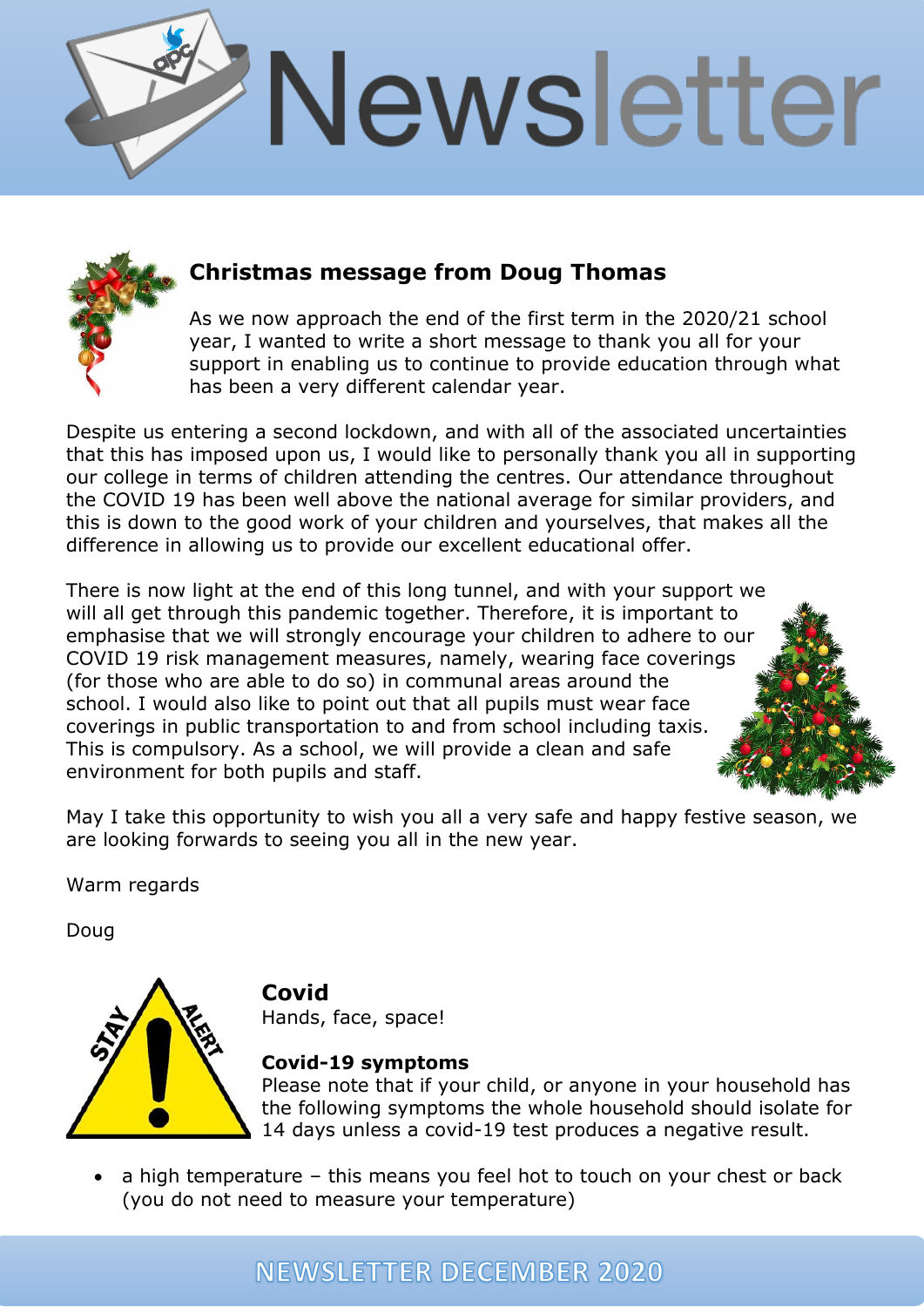

- a new, continuous cough this means coughing a lot for more than an hour, or 3 or more coughing episodes in 24 hours (if you usually have a cough, it may be worse than usual)
- a loss or change to your sense of smell or taste this means you have noticed you cannot smell or taste anything, or things smell or taste different to normal

#### **Covid-19 Tests**

If your child or anyone in your household has Covid-19 symptoms you must arrange a test. To arrange a test please visit: **<https://self-referral.test-for-coronavirus.service.gov.uk/antigen/name>**

There is also lots of information available on the NHS website: **[https://www.nhs.uk/conditions/coronavirus-covid-19/testing-and](https://www.nhs.uk/conditions/coronavirus-covid-19/testing-and-tracing/get-a-test-to-check-if-you-have-coronavirus/)[tracing/get-a-test-to-check-if-you-have-coronavirus/](https://www.nhs.uk/conditions/coronavirus-covid-19/testing-and-tracing/get-a-test-to-check-if-you-have-coronavirus/)**

Once you have received your test results please contact the school and let them know as soon as possible. If the result is negative and your child is feeling well, they may then return to school.

#### **5 Ways to Wellbeing**

Please see the **'[5 Ways to W](http://apcollege.co.uk/wp-content/uploads/2020/11/5-ways-to-wellbeing.pdf)ellbeing'**. Just a reminder to take time to 'connect', 'be active', 'take notice', 'keep learning', and 'give'. It's easier said than done, but particularly important during this challenging context.





#### **Nut Free School**

All WSAPC sites are now 'nut free'. Please ensure that your child doesn't bring any products containing nuts of any kind onto school premises. Nut allergies can be life threatening and we are implementing this for the safety of our pupils and staff.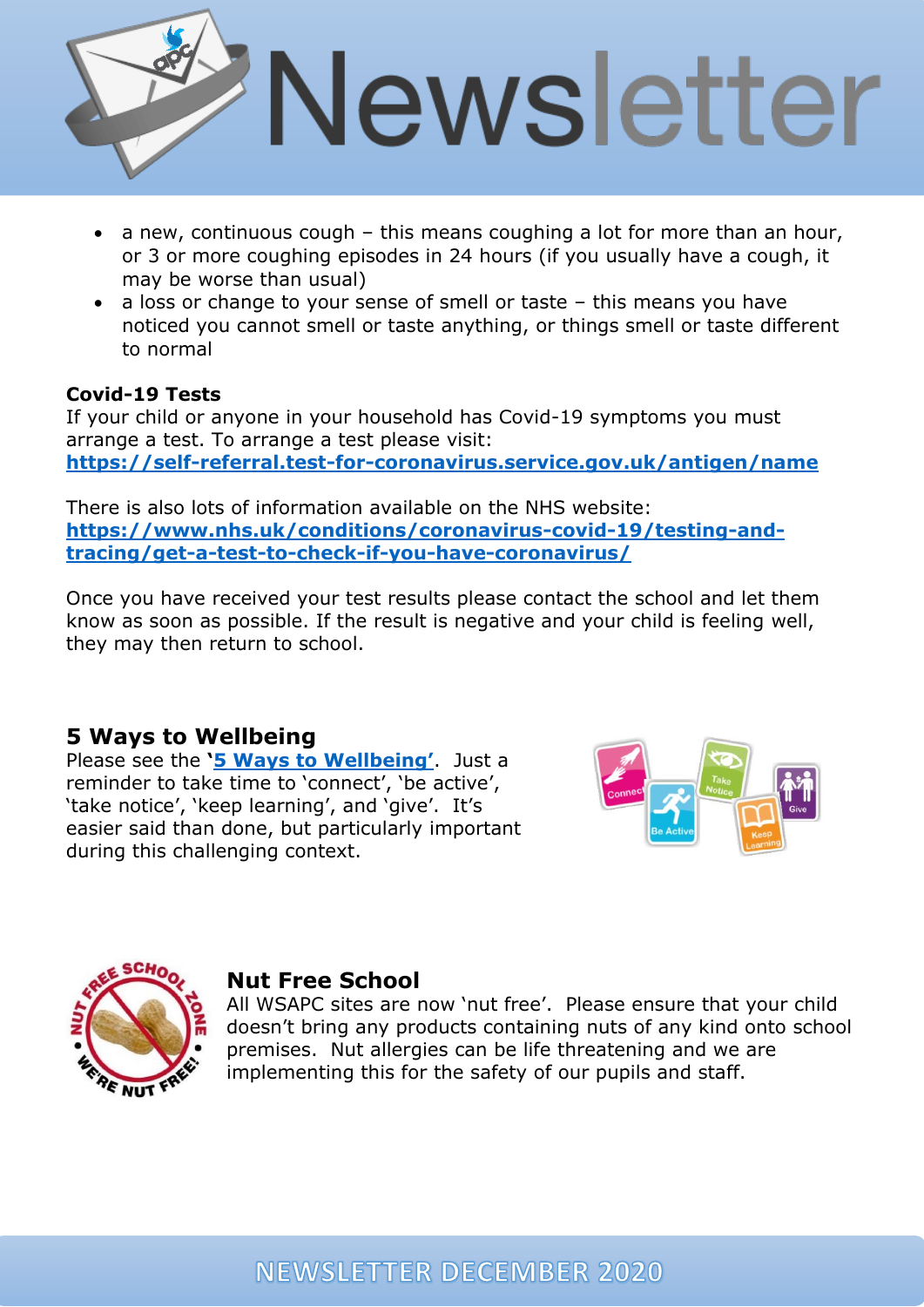

# **Helping you to help them…..**

provides advice about mental health and behaviour problems in YOUNGMiNDS children and young people up to the age of 25. You can call the [Parents'](https://youngminds.org.uk/find-help/for-parents/parents-helpline/) and Carers' Helpline on 0808 802 5544. Please be aware Young Minds do not provide any direct psychological services and cannot make referrals to the NHS or Children and Young People's Mental Health Services (CYPMHS).



For further information on how to look after your own mental wellbeing during the pandemic, see the [guidance](https://www.gov.uk/government/publications/covid-19-guidance-for-the-public-on-mental-health-and-wellbeing) on how to look after your own mental health and [wellbeing](https://www.gov.uk/government/publications/covid-19-guidance-for-the-public-on-mental-health-and-wellbeing) or visit Every Mind [Matters.](https://www.nhs.uk/oneyou/every-mind-matters/)

# **Helplines and websites for your child and or young person**

If your child or young person would like to speak to someone anonymously, they could try calling a helpline or visiting websites such as ChildLine and The Mix.



[ChildLine](https://www.childline.org.uk/Pages/Home.aspx) provides a confidential helpline for any child with a problem. It comforts, advises and protects. You can:



call 0800 1111 any time for free

have an online chat with a [counsellor](https://www.childline.org.uk/get-support/1-2-1-counsellor-chat/) or check out the [message](https://www.childline.org.uk/get-support/message-boards/) boards



[The](http://www.themix.org.uk/) Mix provides a free confidential helpline and online service that aims to find young people the best help, whatever the problem. You can:

call 0808 808 4994 for free – lines are open from 11am to 11pm every day

access the on line community by clicking [HERE](https://community.themix.org.uk/)

[email](http://www.themix.org.uk/get-support/speak-to-our-team/email-us) The Mix



provides free, confidential support, 24/7 via text for anyone at for support in a crisis crisis anytime, anywhere.

You can:

• text **SHOUT** to **85258** in the UK to text with a trained Crisis Volunteer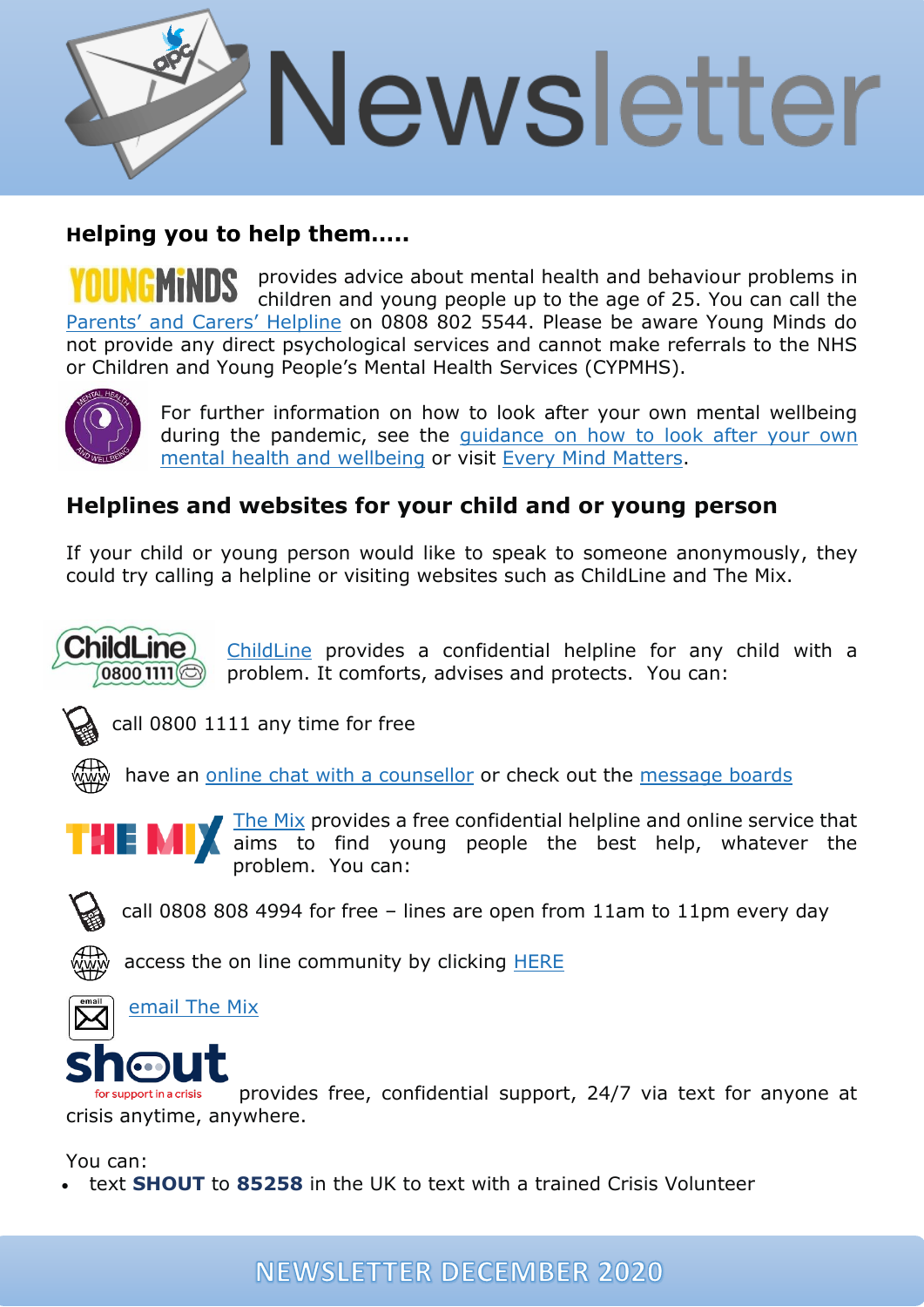

• text with someone who is trained and will provide active listening and collaborative problem-solving



Rise [Above](http://www.riseabove.org.uk/) is a digital resource developed to address health challenges, including coronavirus (COVID-19), in a way that resonates with young people. It offers a digital hub providing young people with a safe and inspiring space where they can learn how to

deal with the issues that matter to them and build their resilience and confidence. <http://www.riseabove.org.uk/>



# **Foodbanks**

West Sussex Community Hubs can offer support if you are struggling to ensure you have food for your family, collect medication or in need of any additional support for your child

with additional needs. Please don't hesitate to get in touch if you need assistance. For more information go to the **West Sussex County Council Website [Community](https://www.westsussex.gov.uk/leisure-recreation-and-community/supporting-local-communities/community-hub-covid-19/#overview) Hub [page](https://www.westsussex.gov.uk/leisure-recreation-and-community/supporting-local-communities/community-hub-covid-19/#overview)**. You can also phone 033 022 27980 between 8am and 8pm.

**The Trussell Trust can also provide support**. If you are in financial crisis and live in England or Wales, please call *0808 2082138* for free (open Monday to Friday, 9am-5pm) to talk confidentially to a trained Citizens Advice adviser. They will help address your crises and provide support to maximise your income, help you navigate the benefits system and identify any additional grants you could be entitled to. If needed, they'll issue you with a voucher so you can get an emergency food parcel from your local food bank

<https://www.trusselltrust.org/get-help/>

# **Help Hubs**



**Adur and Worthing Email** [adurworthinghub@westsussex.gov.uk](mailto:adurworthinghub@westsussex.gov.uk) **Tel:** 07841 [867340](tel:07841%20867340)

#### **Address**

Centenary House Durrington Lane Durrington BN13 2QB *Opening times: Monday, Tuesday, Thursday and Friday, 9.30am-3.00pm*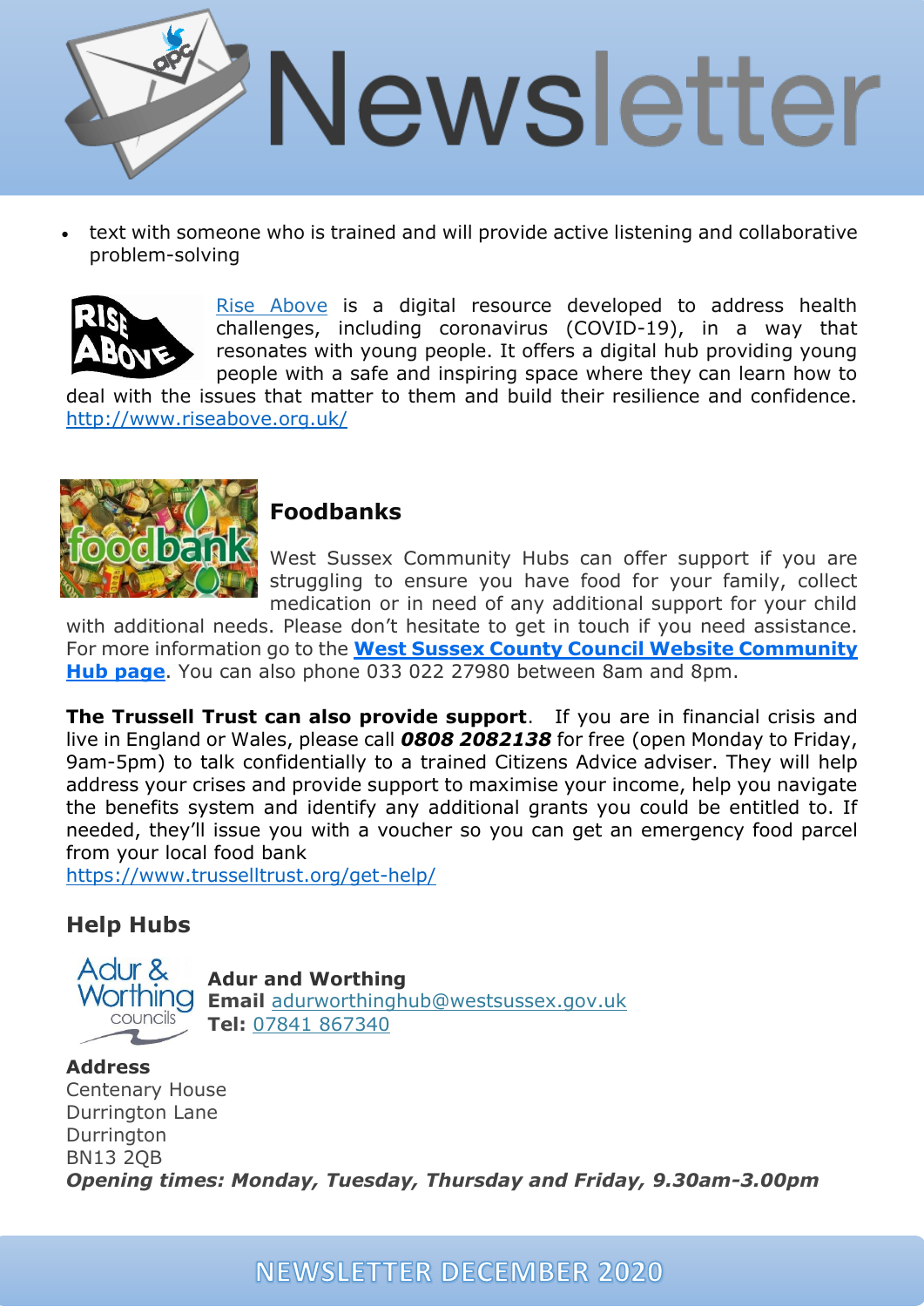



**Arun Email** [arunhub@westsussex.gov.uk](mailto:arunhub@westsussex.gov.uk) **Tel:** 07860 [858654](tel:07860%20858654)

**Address**

Durban House Durban Road Bognor Regis PO22 9RE

*Opening times: Monday to Friday, 9.00am-4.00pm* 



**Chichester Email** [chichesterhub@westsussex.gov.uk](mailto:chichesterhub@westsussex.gov.uk) **Tel:** 07860 [858616](tel:07860%20858616)

**Address** Chichester Nursery School Children and Family Centre St James' Chichester PO19 7AB **Opening times: Monday to Friday, 9.00am-4.00pm** 



**Crawley**

**Email [crawleyhub@westsussex.gov.uk](mailto:crawleyhub@westsussex.gov.uk)** Crawley Tel: 07542 [856334](tel:07542%20856334)

**Address** Bewbush Children and Family Centre Dorsten Square **Crawley** RH11 8XW *Opening times: Monday to Friday, 9.00am-4.00pm* 



**Email** [horshamhub@westsussex.gov.uk](mailto:horshamhub@westsussex.gov.uk) **Tel:** 07525 211177

**Address** Horsham Youth Centre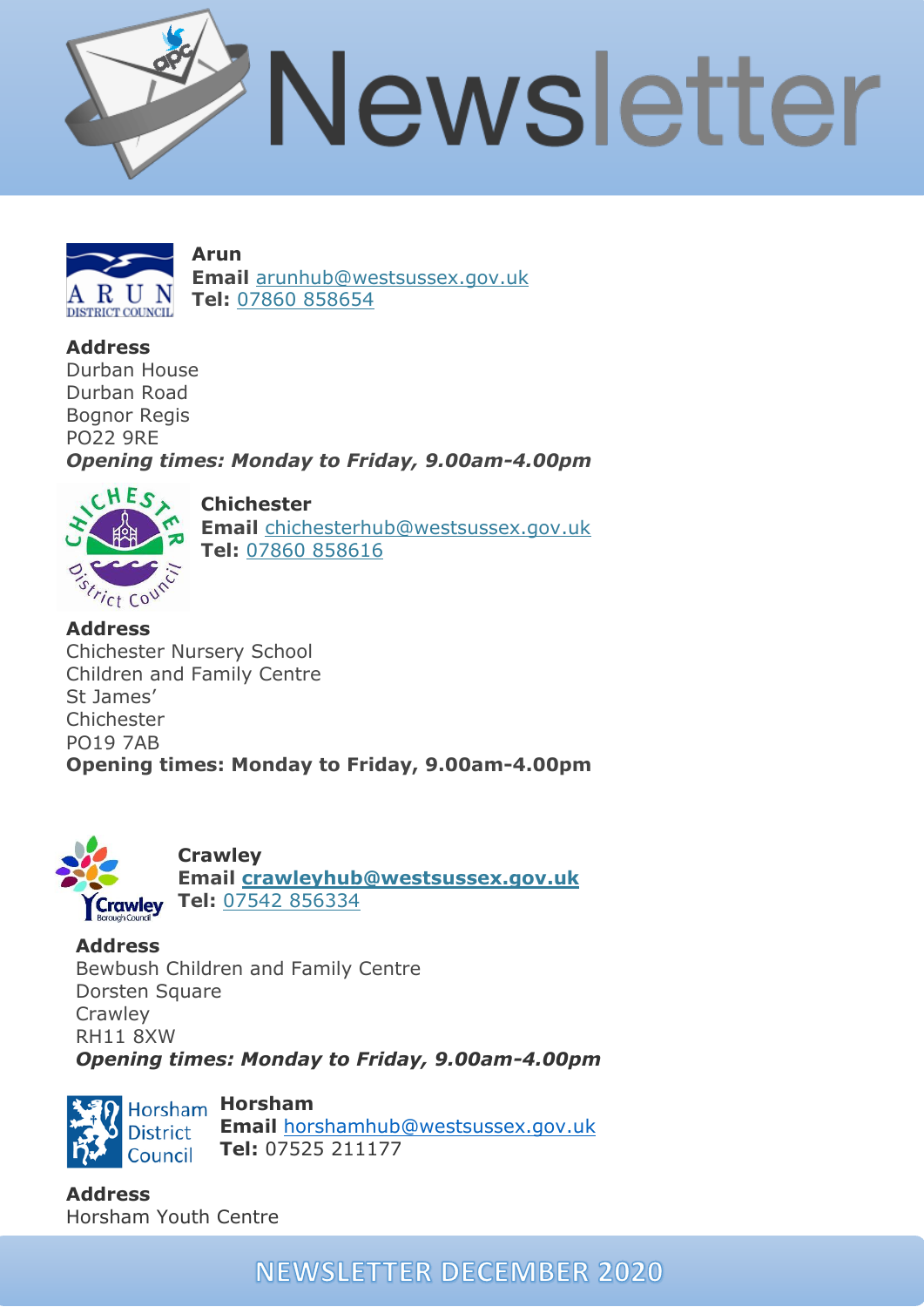

Hurst Road Horsham RH12 2DN *Duty line available: Monday, Wednesday and Friday, 9.00am-4.00pm.*



**DISTRICT COUNCIL** 

**Mid Sussex Email** [midsussexhub@westsussex.gov.uk](mailto:midsussexhub@westsussex.gov.uk) **Tel:** 01444 [255477](tel:01444%20255477)

**Address**

Mid Sussex FindItOut Centre Park Centre 60 Park Road Burgess Hill RH15 8ET *Opening times: Monday, Wednesday and Thursday, 9.30am-3.30pm.* 

**Multi-Agency Safeguarding Hub (MASH)**



**Email** [MASH@westsussex.gov.uk](mailto:MASH@westsussex.gov.uk)

**Website:** <https://www.westsussexscb.org.uk/>

**Tel:** 01403 [229900](tel:01403%20229900)

# **College Twitter Feed and Website**

Don't forget to follow APC on Twitter





Our web address is **[apcollege.co.uk](http://apcollege.co.uk/)**